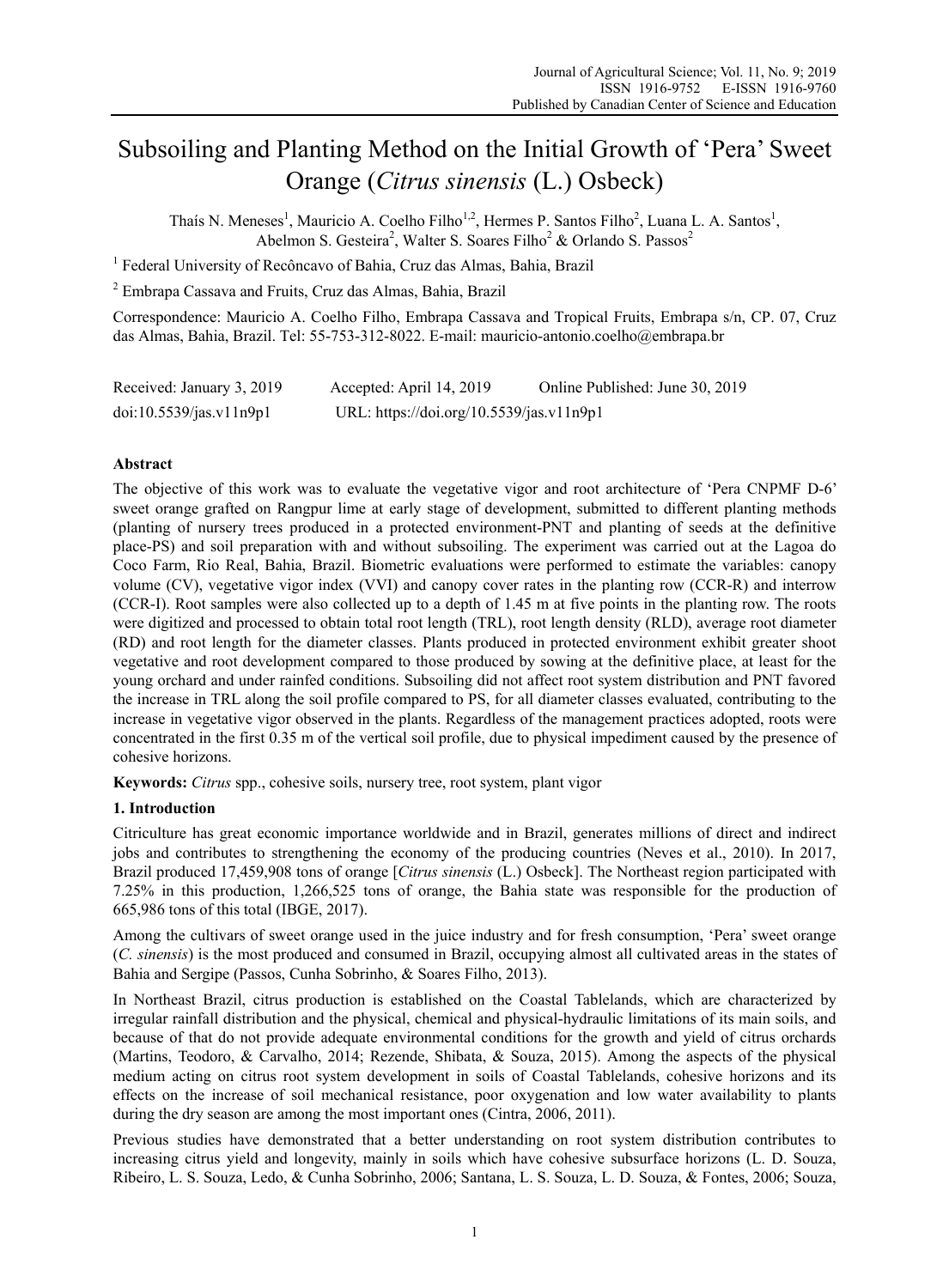Paiva, Rodrigues, & Ribeiro, 2008; Zaccheo, Neves, Srenzel, & Okumura, 2012) and in regions with long periods of drought, even in areas where conventional subsoiling has been carried out for orchard planting (Medeiros, Figueiredo, Mafra, Rosa, & Yoon, 2013).

A quality citrus seedling is one of the most important factors in the planting of a commercial orchard, due to the perennial character of the citrus crop (Davoglio Junior, Bordin, & Neves, 2006). Traditionally, the process of production of citrus nursery trees (PNT) and subsequent planting at the definitive place lead to circling roots and successive cuts in the transplanting steps (seed tray/nursery/orchard). Consequently, the taproot system loses dominance and is replaced by a fasciculated root system, which tends to concentrate in the superficial horizons, contributing to orchard vulnerability to environmental adversities (Rezende, 2011). Such practice, according to Baldassari, Goes, and Tannuri (2003), entails a severe morphological deformation of the root system in citrus seedlings, reducing their growth potential after field transplanting. The low quality of nursery plants could be related to the serious problems associated with the proper selection of plants in the nursery, for example, the need for discarding the zygotic seedlings to guarantee the genetic potential of rootstock variety and discarding seedlings with root malformation. On the other hand, the quality of the PNT is crucial for perennial trees and explains the greater variability of vigor and yield of plants in the field.

Currently, studies conducted in partnership with Bahia's citriculture have focused on sowing the rootstock at the definitive place (PS), as a way to minimize the restrictions imposed by cohesive horizons. According to Rezende (2013) and Rezende, Shibata and Souza (2015), the original architecture of the intact root system promotes greater root deepening and higher tolerance to drought in citrus, allowing effective exploration of the soil. Improvements in soil physical quality have been observed in the association of no tillage in citrus with soil management (Fidalski, Barbosa, Auler, Pavan, & Beraldo, 2009; González Peñaloza et al., 2012).

The present study aimed at evaluating the vegetative vigor and root system architecture of young 'Pera' orange plants subjected to different methods of planting and soil preparation, in order to gather information that may help in future management practices.

#### **2. Method**

# *2.1 Experimental Characterization: Soil, Climate and Establishment of Treatments*

The experiment was conducted in a commercial orchard of 'Pera CNPMF-D6' orange grafted on 'Santa Cruz' Rangpur lime (*C. limonia* Osbeck), planted in 2015, at the Lagoa do Coco Farm, situated in the municipality of Rio Real-Bahia, Brazil (latitude 11°34′26″ S, longitude 37°52′39″ W and 170 m of altitude), in an area of 16,128  $m<sup>2</sup>$  (128 × 126 m), spaced by 6.0 m × 2.0 m, under rainfed conditions.

According to Köppen's classification, the climate of the area is As, hot and humid, with mean annual temperature of 24.1 ºC and mean annual rainfall of 1100 mm, rainy period from May to July and a drier period between October and December. The soil is Argisolic Dystrocohesive Yellow Latosol (Ferralsols) of Coastal Tablelands, and its physical-hydraulic and chemical attributes are shown in Tables 1 and 2, respectively.

| Horizon/Depth     | Sand | Silt        | Clav | Textural        | BD                  | K0          | RP   |
|-------------------|------|-------------|------|-----------------|---------------------|-------------|------|
| m                 |      | $g kg^{-1}$ |      | Class           | $g \text{ cm}^{-3}$ | $cm h^{-1}$ | MPa  |
| $A(0.00-0.18)$    | 746  | 58          | 196  | Sandy loam      | 1.48                | 0.84        | 1.07 |
| $AB(0.18-0.39)$   | 726  | 72          | 202  | Sandy clay loam | 1.61                | 0.47        | 2.74 |
| BA (0.39-0.68)    | 661  | 63          | 276  | Sandy clay loam | 1.75                | 0.09        | 5.25 |
| BW1 (0.68-1.07)   | 644  | 36          | 320  | Sandy clay loam | 1.41                |             |      |
| $BW2(1.07-1.65+)$ | 624  | 60          | 316  | Sandy clay loam | 1.50                |             |      |

Table 1. Distribution of sand, silt and clay, textural class, bulk density (BD), hydraulic conductivity (K0) and resistance to penetration (RP) along the profile of an Argisolic Dystrocohesive Yellow Latosol (Ferralsols). Lagoa do Coco Farm, BA, Brazil

Source: Calfa, 2010.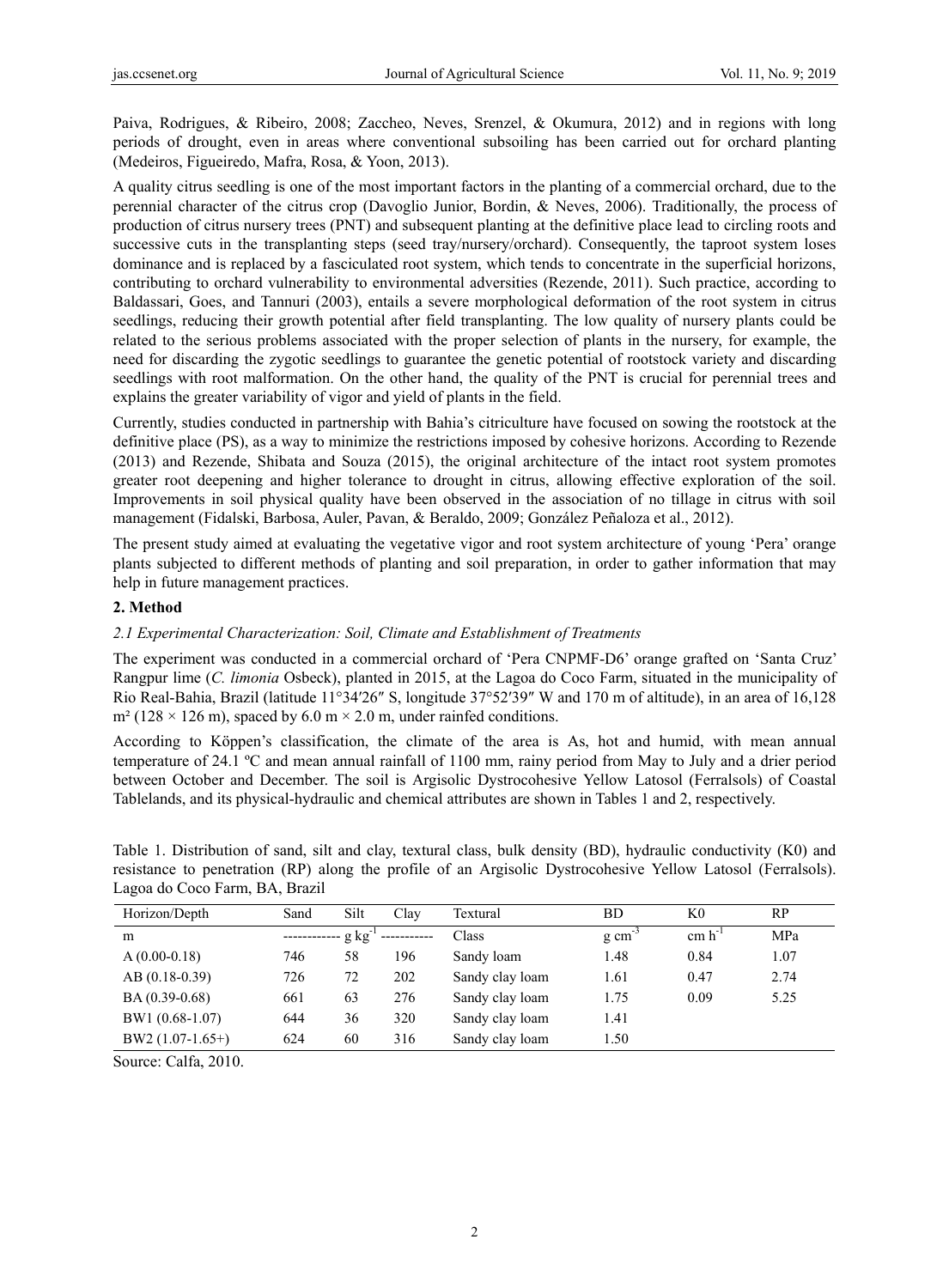| Depth         | pH               | ЭM                 |                 |      | Ċа   | Mg   | Al             | Na   | $H+A1$ | <b>SB</b> | <b>CEC</b> |               |
|---------------|------------------|--------------------|-----------------|------|------|------|----------------|------|--------|-----------|------------|---------------|
| m             | H <sub>2</sub> O | $g \text{kg}^{-1}$ | $mg \, dm^{-3}$ |      |      |      |                |      |        |           |            | $\frac{0}{0}$ |
| $0.00 - 0.20$ | 6.3              | 1.0 <sub>1</sub>   |                 | 0.08 | 2.25 | 0.43 | $\overline{0}$ | 0.05 | 1.21   | 2.81      | 4.02       | 70            |
| $0.20 - 0.40$ | 6.1              | 8.0                |                 | 0.05 | 1.42 | 0.39 | $\overline{0}$ | 0.05 | 1.21   | 1.91      | 3.12       | -61           |

Table 2. Chemical attributes of Argisolic Dystrocohesive Yellow Latosol (Ferralsols) of the experimental area in January 2019. Lagoa do Coco Farm, BA, Brazil

*Note.* \* OM, organic matter; P, phosphorus; K, potassium; Ca, calcium; Mg, magnesium; Na, sodium; Al, aluminum; H + Al, total acidity; SB, sum of bases; CEC, cation exchange capacity and V, base saturation.

The experiment was conducted in a randomized strip-block design, to facilitate the physical operations of soil mechanization. Treatments consisted of the combination of two planting methods [planting of nursery trees produced in protected environment (PNT) and planting of seeds at the definitive place (PS)] and two forms of soil preparation [with subsoiling (WS) and without subsoiling (WOS) at 0.75 m depth], with eight replications. The experimental plot consisted of five planting rows, with four plants each, and the six central plants were used for evaluations.

Propagative materials (seeds, buds and protected seedlings) were obtained at the National Research Center on Cassava and Fruits-CNPMF. In both treatments, the rootstock was sown in the same period and grafting by budding was performed one year after sowing. The sowing of the rootstocks at the definitive place was carried out in May 2014, early rainy period, aiming at better use of rainwater. Seeds (15 to 20) were placed in the planting furrow and, from the fifth month, thinning was performed to eliminate plants derived from zygotic embryos and less vigorous plants. In June 2015, grafting was carried out in the field at the same time as seedlings were planted in a screened nursery.

#### *2.2 Biometric Evaluations of Plant Shoots*

At the  $18<sup>th</sup>$  month after orchard establishment, the following variables were measured: plant height (m), canopy diameter in the planting row and interrow (m) and rootstock stem diameter, at 5 cm below and above the grafting point (mm), in a total of 16 plants, selecting one plant from each plot.

These data were used to calculate, according to Portella et al. (2016), the canopy cover rate in the row (CCR-R), canopy cover rate in the interrow (CCR-I), vegetative vigor index (VVI) and mean canopy volume (CV), according to the equations:

$$
CCR-R = (Drow/S) \times 100
$$
 (1)

expressed in percentage, where, Drow: canopy diameter along the planting row (m); S: spacing used in the planting row (m),

$$
CCR-I = (D_{interror}/S) \times 100 \tag{2}
$$

expressed in percentage, where, D<sub>interrow</sub>: canopy diameter toward the interrow (m); S: spacing used in the interrow (m),

$$
VVI = [H + CD + (RSD \times 1000)]/100
$$
 (3)

dimensionless, where, H: plant height (m); CD: mean canopy diameter (m); RSD: rootstock stem diameter (mm),

$$
CV = (\pi/6) \times H \times D_{row} \times D_{interrow}
$$
 (4)

expressed in m<sup>3</sup>, where, H: plant height (m);  $D_{\text{row}}$ : canopy diameter along the planting row (m);  $D_{\text{interrow}}$ : canopy diameter toward the interrow (m).

#### *2.3 Evaluations of Root System*

For root architecture analysis, 12 plants were selected encompassing both planting methods (PS and PNT) and both forms of soil preparation (WS and WOS), in a total of three replicates.

At 15 months of orchard growth, soil samples were collected with a Dutch auger  $(877 \text{ cm}^3)$  at five points perpendicular to the planting row, at 0.50 m distance from the stem and horizontally spaced by 0.20 m, at five depths (0.0-0.15, 0.15-0.35, 0.35-0.60, 0.60-0.95 and 0.95-1.45 m). These sampling positions were defined based on the horizons classified according to Calfa (2010).

In the laboratory, mass and moisture content of the samples were determined and roots were separated from the soil by immersion in water and sieving (1-mm mesh), and stored in 30% alcohol, at 4 ºC. After that, they were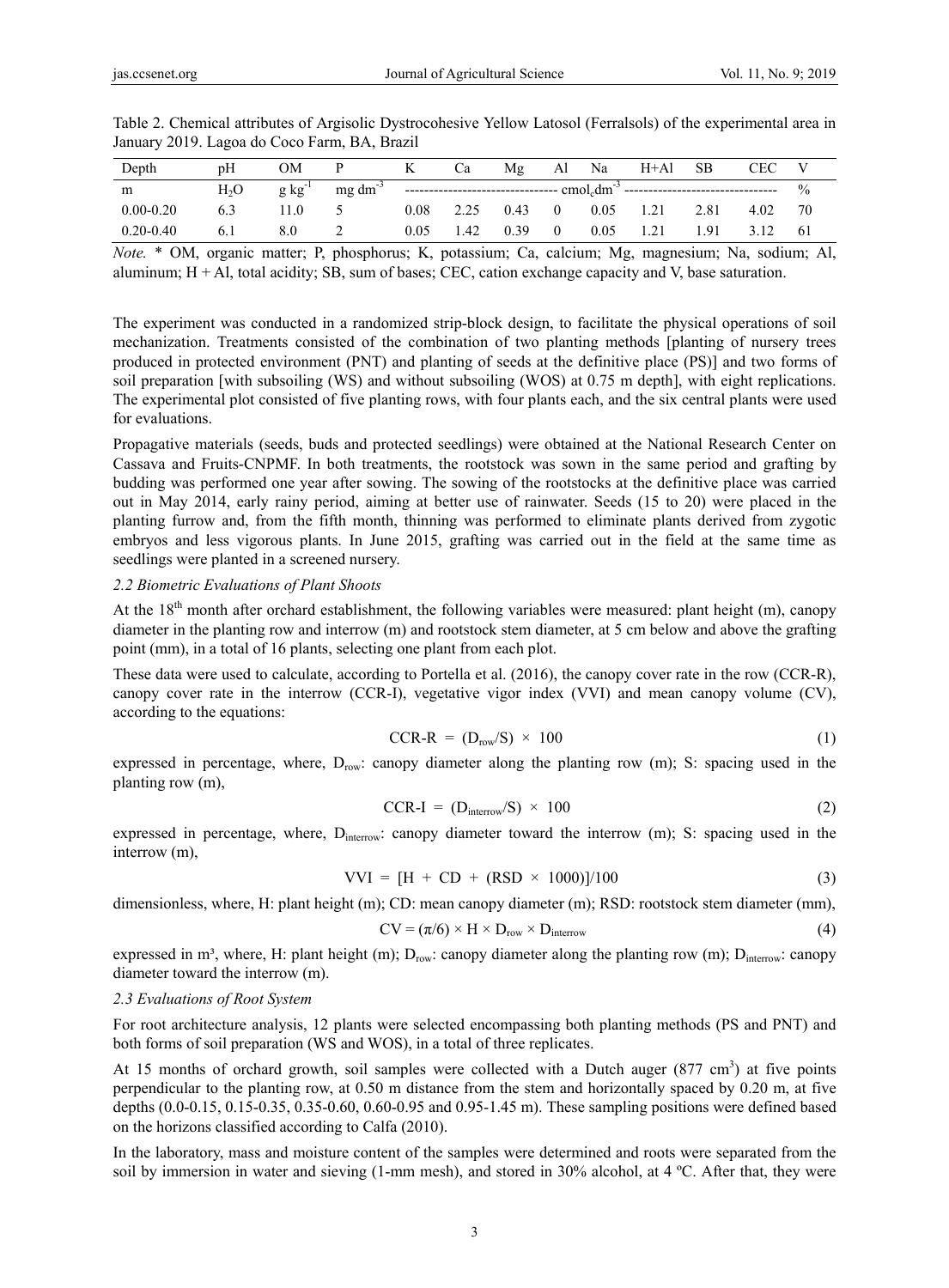digitized using a scanner (EPSON Expression 11000 XL) with 400 dpi resolution image and processed by the program WinRhizo® Pro 2013 (Regent Instruments Canada Inc., Quebec, Canada) to obtain the variables: average root diameter (RD), root length for the diameter classes  $(0.0-1.0, 1.0-2.0$  and  $> 2$  mm), and total root length (TRL). Root length density (RLD) was calculated as the ratio between the TRL of each sample and soil volume, obtained based on the mass/volume ratio and on the bulk density in the soil profile according to Calfa (2010).

# *2.4 Statistical Analysis*

The data were subjected to analysis of variance by F test and Tukey test ( $p \le 0.05$ ) to compare the effects of factors and analyze their interactions for the studied variables, when significant.

# **3. Results and Discussion**

There was no significant interaction between the methods of planting and soil preparation for the shoot growth variables. The planting of nursery trees (PNT) favored the growth in rootstock diameter (RSD) and increase in canopy volume (CV), vegetative vigor index (VVI) and canopy cover rates in the planting row (CCR-R) and interrow (CCR-I). The forms of soil preparation affected the physiological indices CV, VVI and CCR-R, contrary to the expectations, the treatment without subsoiling was superior to that with subsoiling. No significant differences among treatments were found in plant height (H) (Table 3).

Table 3. Statistical summary and means of height (H), rootstock diameter (RSD), canopy volume (CV) vegetative vigor index (VVI), canopy cover rate in the planting row (CCR-R) and canopy cover rate in the interrow (CCR-I) of 'Pera' orange [*Citrus sinensis* (L.) Osbeck]/Rangpur lime (*C. limonia* Osbeck) combinations, at 18 months after orchard establishment, under different forms of soil preparation (with subsoiling-WS and without subsoiling-WOS) and planting methods (nursery trees produced in protected environment-PNT and planting of seeds at the definitive place-PS), Lagoa do Coco Farm, Rio Real-Bahia, Brazil, December 2016

| Factor             | H(m)       | $RSD$ (mm) | $CV(m^3)$         | <b>VVI</b>        | $CCR-R$ $(\%)$     | $CCR-I (%)$ |
|--------------------|------------|------------|-------------------|-------------------|--------------------|-------------|
| Planting $(A)$     | $0.294$ ns | $0.001**$  | $0.013*$          | $0.002*$          | $0.012*$           | $0.015*$    |
| Subsoiling $(B)$   | $0.153$ ns | $0.699$ ns | $0.034*$          | $0.035*$          | $0.028*$           | $0.070$ ns  |
| $A \times B$       | $0.423$ ns | $0.346$ ns | $0.225$ ns        | $0.557$ ns.       | $0.259$ ns         | $0.660$ ns  |
| Planting $(A)$     |            |            |                   |                   |                    |             |
| Protected seedling | 1.21a      | 46.01 a    | 0.67a             | 2.69a             | 48.31a             | 17.94a      |
| Seed               | 1.16a      | 32.36 b    | 0.44 <sub>b</sub> | 2.33h             | 39.56 <sub>b</sub> | 14.77 b     |
| Subsoiling $(B)$   |            |            |                   |                   |                    |             |
| With subsoiling    | 1.15a      | 38.59a     | 0.46 <sub>b</sub> | 2.40 <sub>b</sub> | 40.25 b            | 15.25a      |
| Without subsoiling | 1.22a      | 39.79a     | 0.67a             | 2.62a             | 47.63a             | 17.46a      |
| CV(%)              | 7.87       | 15.47      | 28.96             | 7.59              | 13.44              | 13.59       |

*Note*: \*\* and \* significant at 1% and 5% probability levels, respectively, by Tukey test, ns not significant. Means followed by the same letters in the column do not differ by Tukey test at 0.05 significance level.

The planting methods affected total root length (TRL), root length density (RLD) and root length for the classes of diameter, and the planting of protected seedlings (PNT) was statistically superior to the planting of seeds at the definitive place (PS). There was no significant effect of subsoiling on the root system and no interaction between subsoiling and planting methods, except for root length density (RLD) (Table 4). There was increase in RLD due to the planting of protected seedlings (PNT) under the condition without subsoiling (WOS) (Figure 1A). The management practices adopted did not affect the average root diameter (RD) (Table 4), with higher root concentration in the first 0.60 m (Figure 1B).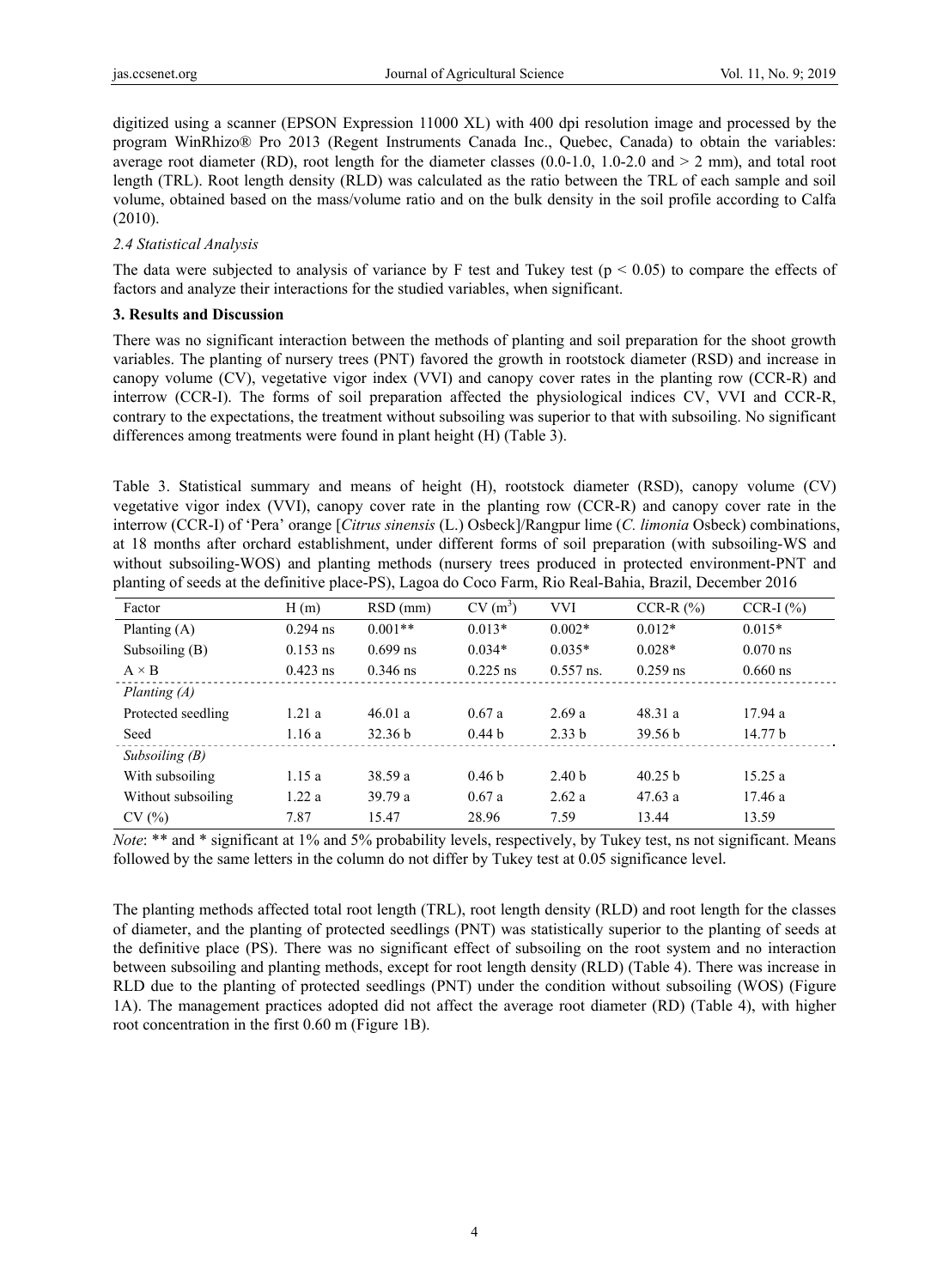Table 4. Statistical summary and means of total root length (TRL), root length density (RLD), root diameter (RD) and root length for the diameter classes  $(0.0-1.0, 1.0-2.0, 1.0-2.0)$  and  $> 2$  mm) of 'Pera' orange [Citrus sinensis (L.) Osbeck]/Rangpur lime (C. limonia Osbeck) combination, at 15 months after orchard establishment, under different forms of soil preparation (with subsoiling-WS and without subsoiling-WOS) and planting methods (nursery trees produced in protected environment-PNT and planting of seeds at the definitive place-PS), Lagoa do Coco Farm, Rio Real - Bahia, Brazil, September 2016

| Factor                | TRL (cm)    | $RLD$ (cm cm <sup>-3</sup> ) | $RD$ (mm)   | Root diameter class (mm) |                     |                   |  |
|-----------------------|-------------|------------------------------|-------------|--------------------------|---------------------|-------------------|--|
|                       |             |                              |             | $0 - 1$                  | $1 - 2$             | > 2               |  |
| Planting $(A)$        | $0.0002**$  | $0.0046**$                   | $0.3724$ ns | $0.0003**$               | $0.0039**$          | $0.0366*$         |  |
| Subsoiling $(B)$      | $0.2496$ ns | $0.0175**$                   | $0.1748$ ns | $0.2531$ ns              | $0.5710 \text{ ns}$ | $0.9366$ ns       |  |
| Depth $(C)$           | $0.0001**$  | $0.0455*$                    | $0.0010**$  | $0.0001**$               | $0.0847$ ns         | $0.0265*$         |  |
| $A \times B$          | $0.0738$ ns | $0.0145*$                    | $0.2620$ ns | $0.0539$ ns              | $0.9975$ ns         | $0.9367$ ns       |  |
| $A \times C$          | $0.0069**$  | $0.1017$ ns                  | $0.4564$ ns | $0.0067**$               | $0.5236$ ns         | $0.0265*$         |  |
| $B \times C$          | $0.3077$ ns | $0.1405$ ns                  | $0.3712$ ns | $0.2895$ ns              | $0.1920$ ns         | $0.6781$ ns       |  |
| $A \times B \times C$ | $0.6096$ ns | $0.2640$ ns                  | $0.0508$ ns | $0.6711$ ns              | $0.0517$ ns         | $1.0000$ ns       |  |
| Planting $(A)$        |             |                              |             |                          |                     |                   |  |
| Protected seedling    | 37.18a      | 1.22a                        | 0.42a       | 33.99a                   | 2.56a               | 0.62a             |  |
| Seed                  | 11.38 b     | 0.19 <sub>b</sub>            | 0.37a       | 10.98 <sub>b</sub>       | 0.41 <sub>b</sub>   | 0.00 <sub>b</sub> |  |
| Subsoiling $(B)$      |             |                              |             |                          |                     |                   |  |
| With subsoiling       | 19.70a      | 0.20 <sub>b</sub>            | 0.37a       | 18.28a                   | 1.14a               | 0.27a             |  |
| Without subsoiling    | 28.86 a     | 1.22a                        | 0.42a       | 26.68a                   | 1.83a               | 0.35a             |  |
| CV(%)                 | 98.65       | 186.98                       | 56.89       | 98.76                    | 183.04              | 357.87            |  |

*Note*: \*\* and \* significant at 1% and 5% probability levels, respectively, by Tukey test, ns not significant. Means followed by the same letters in the column do not differ by Tukey test at 0.05 significance level.



Figure 1. Mean values and standard error bars of root length density (A) of 'Pera' orange [Citrus sinensis (L.) Osbeck]/Rangpur lime (C. limonia Osbeck) combination, at 15 months after orchard establishment, under different forms of soil preparation (with subsoiling-WS and without subsoiling-WOS) and planting methods (nursery trees produced in protected environment-PNT and planting of seeds at the definitive place-PS) and average root diameter (A) along the soil profile, Lagoa do Coco Farm, Rio Real-Bahia, Brazil, September 2016

*Note*. Means followed by the same lowercase letters do not differ by Tukey test ( $p < 0.05$ ). (Comparison between types of planting) and means followed by the same uppercase letters do not differ by Tukey test ( $p < 0.05$ ). (Comparison between soil managements).

There was interaction between planting systems and depths (Table 4), with differences in root length between the two types of planting up to 0-35 cm depth. Planting of protected seedlings (PNT) led to higher root length compared to the planting of seeds at the definitive place (PS) (Figures 2A and 2B). There were no roots in the diameter class  $> 2$  mm for the planting of seeds at the definitive place (Figure 2C). Oliveira et al. (2018) observed in protected environment higher values of root diameter in the planting of 'Sunki Maravilha' mandarin seedlings when there was no limitation to root penetration, suggesting greater capacity of these plants to explore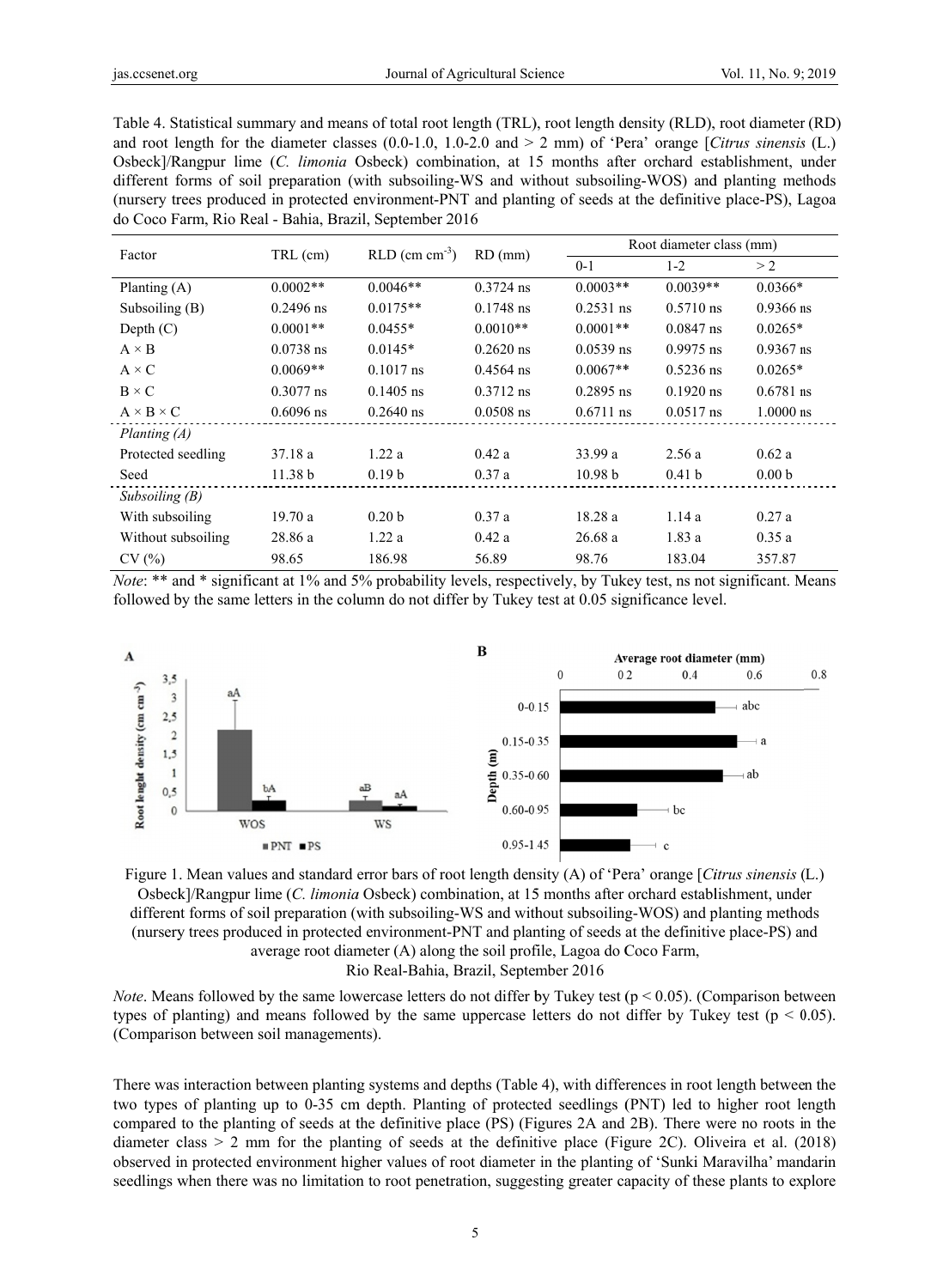soils with good physical structure and porosity or that root deepening is enabled through cracks beyond the cohesive layer, which is contrary to the assumptions of gains with the sowing at the definitive place under field conditions.



Figure 2. Means and standard errors of total root length (A) and root length for the diameter classes 0-1 mm (B) and  $>$  2 mm (C) of 'Pera' orange [Citrus sinensis (L.) Osbeck]/Rangpur lime (C. limonia Osbeck) combination, under different planting methods (nursery trees produced in protected environment-PNT and planting of seeds at the definitive place-PS) along the soil profile. Lagoa do Coco Farm, Rio Real-Bahia, Brazil, September 2016

*Note.* Means followed by the same letters do not differ by Tukey test ( $p < 0.05$ ).

In general, roots were concentrated in the surface horizons from 0.0 to 0.35 m (Figure 2A), which is probably explained by the cohesion and compaction in the AB  $(0.18-0.39 \text{ m})$  and BA  $(0.39-0.68 \text{ m})$  horizons, based on the soil classification carried out by Calfa (2010). According to L. D. Souza, Cunha Sobrinho, Ribeiro, L. S. Souza, and Ledo (2004), these horizons have a visible reduction of macropores and abrupt reduction of root concentration, compared to overlying and underlying horizons. Corroborating the present study, due to the restrictions to root deepening, imposed by the cohesive layer, L. D. Souza, L. S. Souza, and Ledo (2007) found that, regardless of the irrigation system (micro-sprinkler) and rainfed condition, the highest root densities of 'Pera' orange in the planting row and interrow are found at depths from 0 to 0.20 m. Souza, Paiva, Rodrigues, and Ribeiro (2008) also found that roots of 'Hamlin' orange (C. sinensis), grafted on Rangpur lime, were highly sensitive to the presence of cohesion in soils Ferralsols of the Coastal Tablelands (Argisolic Yellow Latosol and Yellow Latosol), like the soil classified in our experiment, Argisolic Dystrocohesive Yellow Latosol (Ferralsols). Santana, L. S. Souza, L. D. Souza, and Fontes (2006) found 87% of roots (cm.cm<sup>-3</sup> of soil) at depths from 0.0 to 0.38 m in two soils of the Coastal Tablelands of Bahia (Yellow Latosol and Gray Argisol).

Root system deepening is important to increase citrus yield and longevity, mainly in soils with cohesive subsurface horizons (Souza, Paiva, Rodrigues, & Ribeiro, 2008) since root growth is mainly conditioned by the physical attributes of the soil where plants are cultivated (Jin et al., 2017). Soil structure is important especially in the case of perennial plants, which in the long term could avoid stressful environments and tend to find favorable soil conditions to proliferate. Therefore, concerning the present conditions studied, soil structure up to 0.35 m depth is more important for shoot and root vigor of 'Pera' sweet orange trees, because it concentrates larger root volume, which allows the uptake of water and nutrients necessary for their development.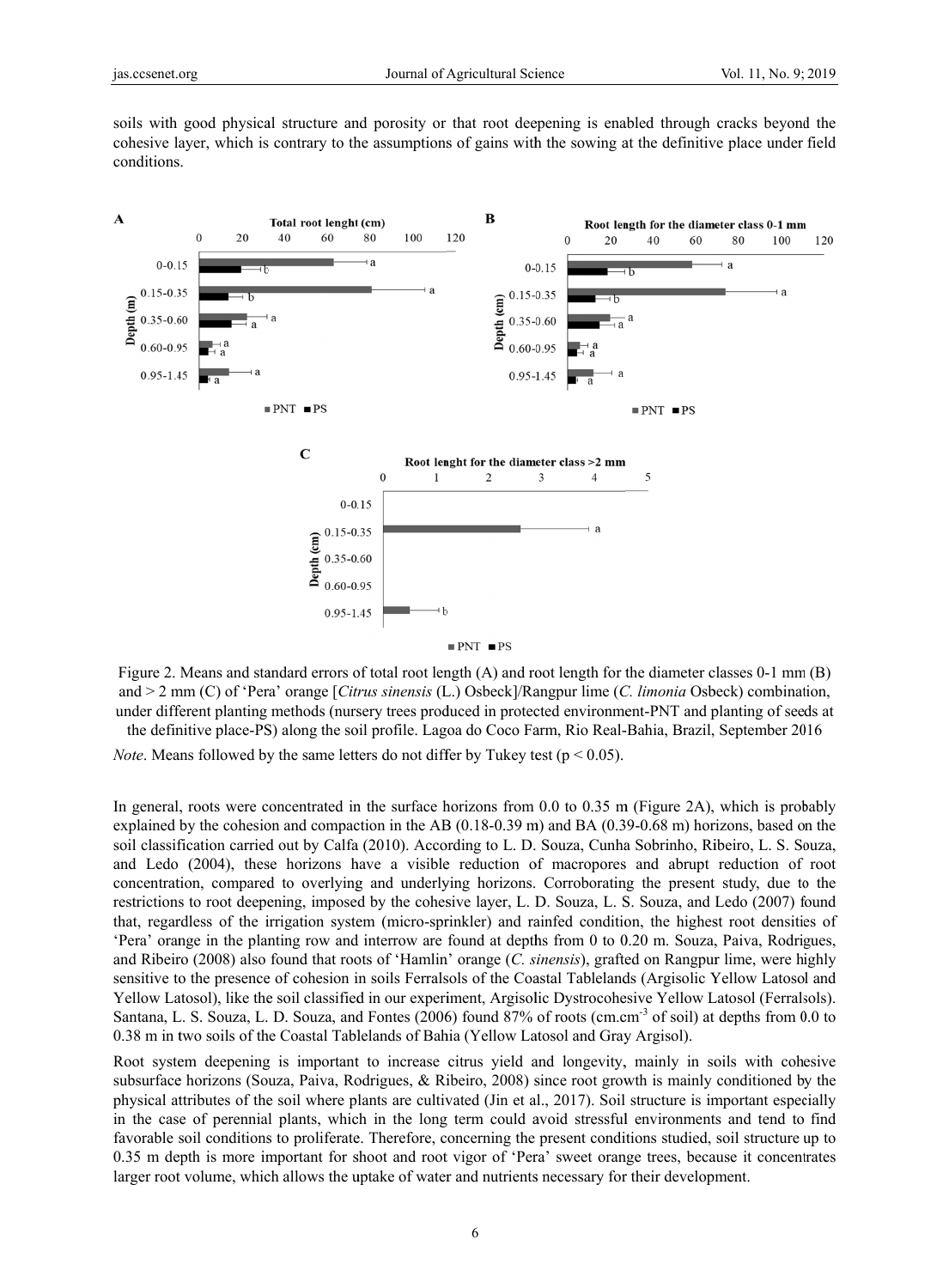Concentration of thinner roots in the upper soil layers (Figure 2B) may be associated with the greater use of water in surface soil, an adaptive process of the plant to the irregular climatic events in the region and soil structure. This behavior may be a possible indication that plants under these conditions will acclimate better to climatic variability events related to water deficit, as observed by Coelho, Oliveira, Araújo, and Vasconcelos (2002) in 'Pera' orange orchard, where water distribution in the soil was determinant in the root distribution pattern. Higher concentration of thin roots (0.5 to 2 mm) was observed in soil profiles under micro-sprinkler irrigation, compared to the non-irrigated condition.

Total root length and root length for the diameter classes tended to decrease in subsurface, and PNT was superior to PS along the profile (Figure 2). The results corroborate the fact that the presence of physical impediments to root growth close to soil surface (Table 1) increases root diameter, because it is an adaptive response to this abiotic stress (Gregory et al., 2009), as observed by Oliveira et al. (2018) for citrus. L. D. Souza, Ribeiro, L. S. Souza, Ledo, and Cunha Sobrinho (2006) also observed, in 'Valencia' orange grafted on 'Volkamer' lemon (*C. volkameriana* Ten. & Pasq.), reduction in root density from the smallest diameter to the largest diameter in the adopted classes of d1 < 0.5,  $0.5 <$  d2 < 1.0,  $1.0 <$  d3 < 2.0, d4 > 2.00 mm, with percentage distribution of 44% for d1, 30% for d2, 17% for d3 and 9% for d4, which is greatly important according to the authors, because roots with smaller diameter are more active in the soil and, for Santos, Coelho, and Azevedo (2005), they favor water uptake and absorption of nutrients from the soil.

According to the results of the present study, the conventional planting of nursery trees (PNT) contributed to the increase in TRL along the soil profile (Figure 2A). Carvalho (2001) discussed that root pruning procedures performed in the conventional process of seedling production (PNT) force the growth of secondary roots, promoting higher root development. Oliveira et al. (2018), in a simulation of cohesive layer in protected environment, showed that the planting of seedlings, simulating the PNT, led to greater root development with physical impedance < 1.52 MPa, explained by the fact that this planting system already had structures of secondary roots favoring the increase of absorption roots. Additionally, 'Rangpur Cravo Santa Cruz' lime has a very vigorous root system, easily breaking the physical impedance, increasing root length density and root capacity to absorb water and nutrients, because of length increase of thin roots compared to plants originated from direct sowing (PS). The results of the present study demonstrate greater capacity to produce roots in PNT  $(1.21 \text{ cm cm}^{-3})$ , since it led to higher root density compared to PS  $(0.19 \text{ cm cm}^{-3})$  in the field.

When the data were analyzed along with those of plant shoots, it was observed that the higher activity of the root system of plants grown from PNT, compared to PS, led to higher vegetative vigor in PNT, since it favored the increase in the canopy volume (CV) and vegetative vigor index (VVI) of young 'Pera' orange plants, in comparison to PS (Figures 1 and 2, Tables 3 and 4). In protected environment, Oliveira et al. (2018) also verified that conventional planting (PNT) was associated with greater root and shoot vigor, indicating that, in soils with good physical structure and porosity or allowing root deepening beyond the cohesive layer, this planting system is completely adequate, despite the possible benefit of not cutting the pivoting root in direct sowing (PS). Davoglio Junior, Bordin, and Neves (2006) demonstrated the existence of correlation between the shoots and root system of 4-year-old citrus trees, due to the higher seedling vigor at planting and to the horizontal exploration of the soil by the roots. Therefore, regardless of soil management (WOS and WS), seedling quality in orchard planting (PNT) was important to maintain adequate growth of plants. Additionally, all phytosanitary, nutritional and edaphoclimatic managements were adequate in the nursery, whereas field plants would be subjected to adverse environmental conditions, affecting their development.

According to Baldassari, Goes, and Tannuri (2003), the ideal situation would be a straight and undivided taproot of citrus plants, at least up to the length of the plastic bags where seedlings are grown after transplanting the rootstock, because citrus seedlings with root malformation have limited growth of the root system to greater soil depths, when planted in the field, even if soil chemical and physical conditions are favorable. Thus, the selection in the nursery may have contributed to the greater performance of the citrus seedling in the field, highlighting the importance of seedling quality in orchard establishment.

Moreover, the genetic potential in conventionally produced seedlings of 'Pera CNPMF-D6' orange grafted on 'Santa Cruz' Rangpur lime (*C. limonia* Osbeck), in protected nursery, as found by Rodrigues et al. (2016) with superior leaf area, root system volume and taproot diameter, was greater than that of other combinations of this scion with the rootstocks HTR-51, LVK  $\times$  LCR-038, TSKC  $\times$  CTR-002, 'Flying Dragon' trifoliate and 'Swingle' citrumelo.

The results discussed in this paper were related to a young orchard, 18-month-old, and no differences were observed in the root system as a consequence of the practice of soil tillage, aimed at improving the quality of soil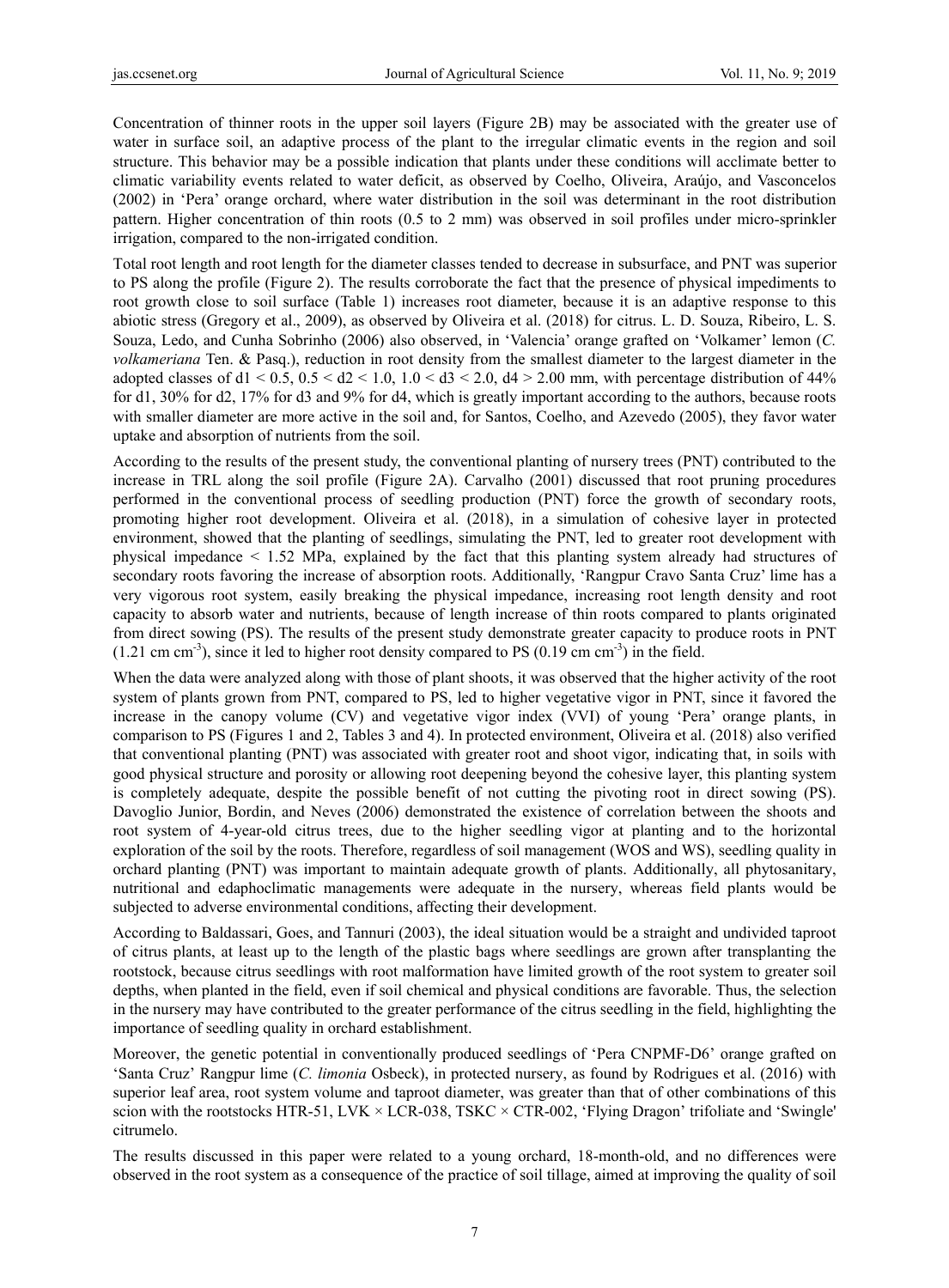structure. Bordin et al. (2005) also found no type of compensation in the root growth of 'Pera' orange grafted on Rangpur lime due to soil scarification (0.30 m), after three years of this practice, in a 10-year-old orchard. In addition, neither soil bulk density nor total porosity was altered in the orchard interrows, regardless of depth and position relative to the plant. Minatel, Andrioli, Centurion, and Natale (2006) also found no improvements in soil physical properties (total porosity, macroporosity, microporosity, bulk density, mechanical resistance to vertical penetration, and hydraulic conductivity), after one year of subsoiling in a 16-year-old citrus orchard.

The higher vigor of plants grown from planting of nursery trees, in terms of root and shoot development, compared to plants directly sown at the definitive place in the field, may be associated with the quality of the nursery tree, due to either the care involved during the selection of the plants (without deformations in the root system and more vigorous) or the absence of limitations in terms of nutrition. The weather variability during the initial development of PS and the age of the orchard may also explain these differences. Long-term assessment throughout plant growth is necessary for better knowledge on citrus root system dynamics in the Coastal Tablelands, related to planting systems and their interactions with different rootstocks.

#### **4. Conclusions**

The practice of subsoiling did not affect the distribution of the root system, which was concentrated in the first 0.35 m of the soil, signaling that this effective depth is important for shoot and root development, due to the physical impediment caused by the cohesive horizons in soils of the Coastal Tablelands.

The planting of seedlings produced in protected environiment contributes to greater root development at shallow depths, allowing greater exploration of soil resources and, consequently, greater vegetative vigor in young plants of 'Pera' sweet orange, compared to the direct planting of seeds in the field.

# **Acknowledgements**

To the National Council for Scientific and Technological Development (CNPq) for financially supporting M.A.C.F. (Process 311327/2015-0), to the Bahia Research Support Foundation (FAPESB) for granting the doctoral scholarship to T.N.M. and scientific initiation scholarship to L.L.A.S., and to the Coordination for the Improvement of Higher Education Personnel (CAPES) for supporting the Water and Soil Engineering Center (NEAS). M.A.C.F, A.S.G., O.S.P., H.P.S.F. and W.S.S.F. are funded by the Embrapa project (MP 03.16.05.023.00.00). To Mr. Roberto Toyohiro Shibata and his family for the support to the study conducted at Lagoa do Coco Farm, and to all the technical staff of Embrapa Cassava & Fruits for the logistic support, especially to the agricultural technician Jorge Vieira.

# **References**

- Baldassari, R. B., Goes, A. D., & Tannuri, F. (2003). Citrus blight: Is there something about the nursery trees production? *Revista Brasileira de Fruticultura, 2*(5), 357-360. https://doi.org/10.1590/S0100-29452003000 200047
- Bordin, I., Neves, C. S. V. J., Ainda, F. T., Souza, W. R., Davoglio Junior, A. C., Furlaneto, T. L. R., & Tavares Filho, J. (2005). Sistema radicular de plantas cítricas e atributos físicos do solo em um Latossolo argiloso submetido à escarificação. *Ciência Rural, 35*(4), 820-825. https://doi.org/10.1590/S0103-84782005000 400011
- Calfa, C. H. (2010). *Subsolagem em solo coeso de Tabuleiro Costeiro e desenvolvimento da lima da 'Pérsia' com porta-enxerto semeado no local definitivo do pomar* (Unpublished doctoral thesis, Federal University of Bahia, Salvador, Brazil).
- Carvalho, S. A. (2001). Propagação dos citros. *Informe Agropecuário, 22*(209), 21-25.
- Cintra, F. L. D. (2006). Caracterização da região produtora: solo e clima. In M. B. Melo, & L. M. S. Silva (Eds.), *Aspectos técnicos dos citros em Sergipe* (p. 82). Aracaju: Embrapa Tabuleiros Costeiros.
- Cintra, F. L. D. (2011). Manejo de Solos Coesos dos Tabuleiros Costeiros. In M. B. D. Tofanelli & T. O. Silva, (Eds.), *Manejo Ecológico e Conservação dos Solos e da Água no Estado de Sergipe* (1st ed., Cap. 5, pp. 205-226). São Cristóvão: UFS.
- Coelho, E. F., Oliveira, F. C., Araújo, E. C. E., & Vasconcelos, L. F. L. (2002). Distribuição de raízes de laranjeira 'Pera' sob sequeiro e irrigação por microaspersão em solo arenoso. *Pesquisa Agropecuária Brasileira, 37*(5), 603-611. https://doi.org/10.1590/S0100-204X2002000500005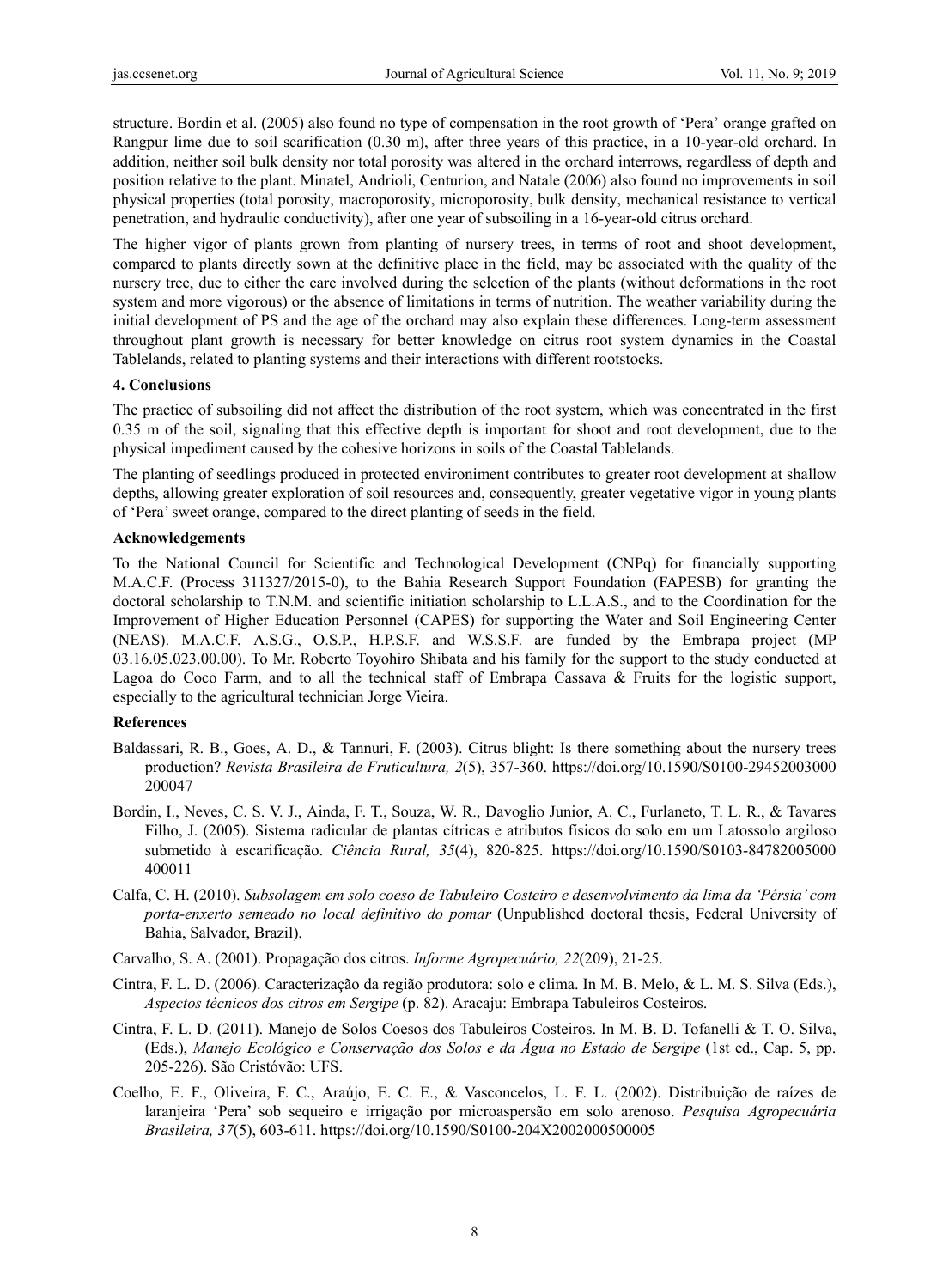- Davoglio Junior, A. C., Bordin, I., & Neves, C. S. V. J. (2006). Sistema radicular e desenvolvimento de plantas cítricas provenientes de viveiro telado e aberto. *Revista Brasileira de Fruticultura, 2*8(2), 172-175. https://doi.org/10.1590/S0100-29452006000 200004
- Fidalski, J., Barbosa, G. M. C., Auler, P. A. M., Pavan, M. A., & Beraldo, J. M. G. (2009). Qualidade física do solo sob sistemas de preparo e cobertura morta em pomar de laranja. *Pesquisa Agropecuária Brasileira, 44*(1), 76-83. https://doi.org/10.1590/S0100-204X2009000100011
- González-Peñaloza, F. A., Cerdà, A., Zavala, L. M., Jordán, A., Giménez-Morera, A., & Arcenegui, V. (2012). Do conservative agriculture practices increase soil water repellency? A case study in citrus-cropped soils. *Soil and Tillage Research, 124*, 233-239. https://doi.org/10.1016/j.still.2012.06.015
- Gregory, P. J., Bengough, A. G., Grinev, D. V., Schmidt, S., Thomas, W. B. T. B., Wojciechowski, T., & Young, I. M. (2009). Root phenomics of crops: Opportunities and challenges. *Functional Plant Biology, 36*(11), 922-929. https://doi.org/10.1071/FP09150
- IBGE (Instituto Brasileiro de Geografia Estatística). (2017). *Levantamento Sistemático da Produção Agrícola: Produção agrícola municipal*. Retrieved from http://www.cnpmf.embrapa.br/Base\_de\_Dados/index\_ pdf/dados/brasil/laranja/b1\_laranja.pdf
- Jin, K., White, P. J., Whalley, W. R., Shen, J., & Shi, L. (2017). Shaping an Optimal Soil by Root-Soil Interaction. *Trends in Plant Science, 22*(10), 823-829. https://doi.org/10.1016/j.tplants.2017.07.008
- Martins, C. R., Teodoro, A. V., & Carvalho, H. W. L. (2014). Citricultura no Estado de Sergipe*. Citricultura Atual, 17*(103), 14-17.
- Medeiros, J. C., Figueiredo, G. C., Mafra, Á. L., Rosa, J. D., & Yoon, S. W. (2013). Deep subsoiling of a subsurface-compacted typical hapludult under citrus orchard. *Revista Brasileira de Ciência do Solo, 37*(4), 911-919. https://doi.org/10.1590/S0100-06832013000400008
- Minatel, A. L. G., Andrioli, I., Centurion, J. F., & Natale, W. (2006). Efeitos da subsolagem e da adubação verde nas propriedades físicas do solo em pomar de citros. *Engenharia Agrícola, 26*(1), 86-95. https://doi.org/ 10.1590/S0100-69162006000100010
- Neves, M. F. (2010). *O retrato da Citricultura brasileira* (p. 138). Ribeirão Preto: Markestrat.
- Oliveira, L. B., Coelho Filho, M. A., Arriero, S. S., Gomes Júnior, F. A., Cova, A. M. W., Soares Filho, W. S., & Gesteira, A. S. (2018). Ability of citrus root system to overcome a strong wax layer. *Journal of Agricultural Science, 10*(10), 213-223. https://doi.org/10.5539/jas.v10n10p213
- Passos, O. S, Cunha Sobrinho, A. P., & Soares Filho, W. S. (2013). Cultivares copa. In C. Sobrinho, A. P. da Magalhães, A. F. de J. Souza, O. S. A. da S. Passos, & W. dos S. Soares Filho (Eds.), *Cultura dos citros* (pp. 293-297). Brasília, DF: Embrapa.
- Portella, C. R., Marinho, C. S., Amaral, B. D., Carvalho, W. S. G., Campos, G. S., Silva, M. P. S., & Sousa, M. C. (2016). Desempenho de cultivares de citros enxertadas sobre o trifoliateiro 'Flying Dragon' e limoeiro 'Cravo' em fase de formação do pomar. *Bragantia, 75*(1), 70-75. https://doi.org/10.1590/1678-4499.267
- Rezende, J. O. (2011). Um olhar sobre a citricultura do Estado da Bahia. *Revista Bahia Agrícola, 9*(1), 72-83.
- Rezende, J. O. (2013). O plantio direto dos citros: mito ou realidade? *Revista Bahia Agrícola, 9*(2), 72-85.
- Rezende, J. O., Shibata, R. T., & Souza, L. S. (2015). "Plantio direto" dos citros. *Justificativa e recomendações técnicas para o "plantio direto" dos citros nos tabuleiros costeiros: Ênfase na citricultura dos Estados da Bahia e Sergipe* (Vol. 1, pp. 88-101). Cruz das Almas, BA: Universidade Federal do Recôncavo da Bahia.
- Rodrigues, M. J. D. S., Oliveira, E. R. M. D., Girardi, E. A., Ledo, C. A. D. S., & Soares Filho, W. D. S. (2016). Produção de mudas de citros com diferentes combinações copa e porta-enxerto em viveiro protegido. *Revista Brasileira de Fruticultura, 38*(1), 187-201. https://doi.org/10.1590/0100-2945-284/14
- Santana, M. B., Souza, L. S., Souza, L. D., & Fontes, L. E. F. (2006). Atributos físicos do solo e distribuição do sistema radicular de citros como indicadores de horizontes coesos em dois solos de tabuleiros costeiros do estado da Bahia. *Revista Brasileira de Ciência do Solo, 30*(1), 1-12. https://doi.org/10.1590/S0100-0683 2006000100001
- Santos, D. B., Coelho, E. F., & Azevedo, C. A. V. (2005). Absorção de água pelas raízes do limoeiro sob distintas frequências de irrigação. *Revista Brasileira de Engenharia Agrícola e Ambiental, 9*, 327-333. https://doi.org/10.1590/S1415-43662005000300006